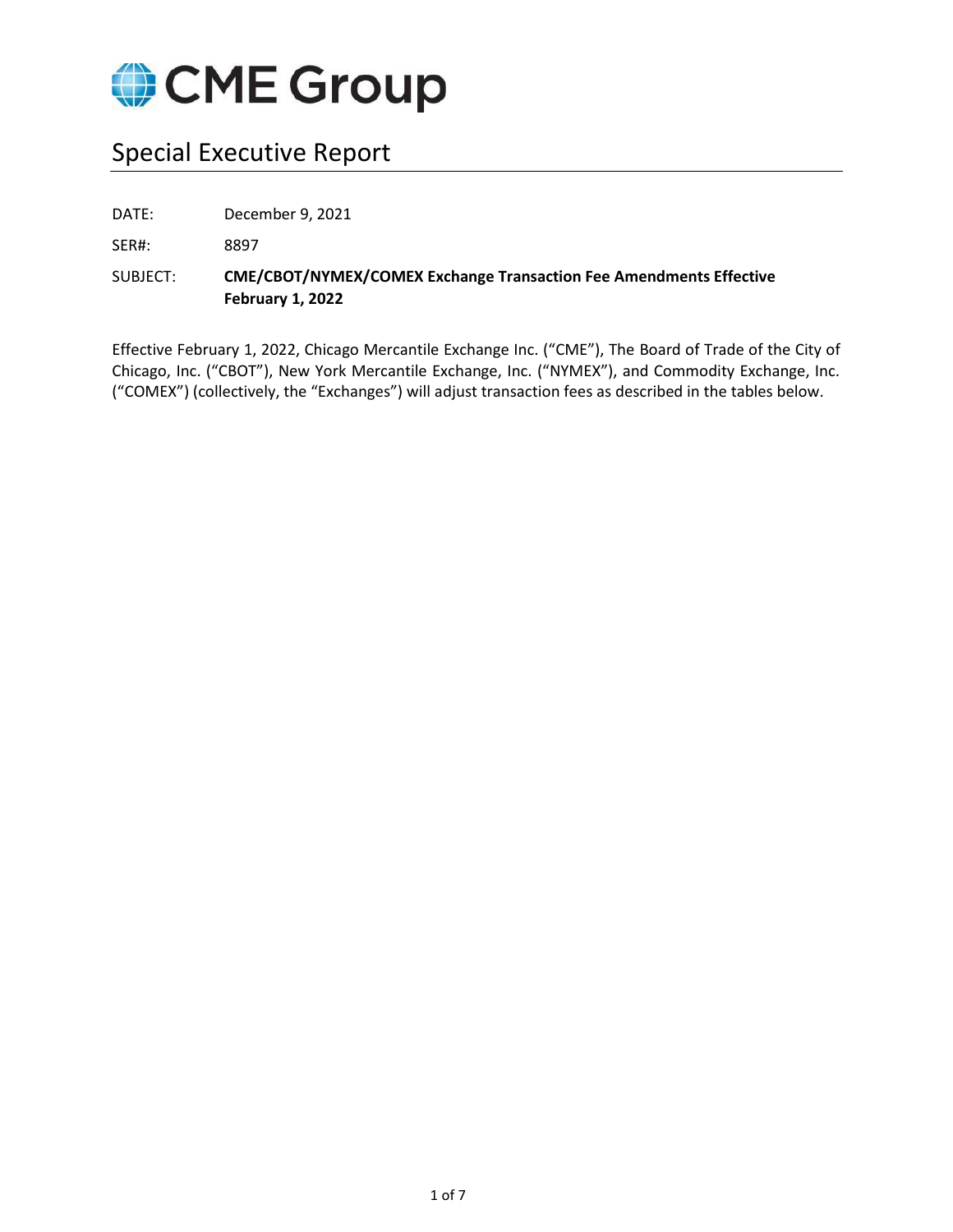# *-* **CME EQUITY FUTURES AND OPTIONS** fees will be adjusted as follows:

o Transaction fees for **CME E-mini Futures** and **Micro E-mini Futures** will be increased as shown in the table below:

|                                                                                                                                  |                                 |                | <b>Current</b> | <b>New</b>     |                |
|----------------------------------------------------------------------------------------------------------------------------------|---------------------------------|----------------|----------------|----------------|----------------|
|                                                                                                                                  |                                 |                |                |                |                |
|                                                                                                                                  |                                 | E-mini         | <b>Micro</b>   | E-mini         | <b>Micro</b>   |
|                                                                                                                                  |                                 | <b>Equity</b>  | E-mini         | <b>Equity</b>  | E-mini         |
|                                                                                                                                  |                                 | <b>Index</b>   | <b>Index</b>   | <b>Index</b>   | <b>Index</b>   |
|                                                                                                                                  | <b>Venue/Transaction Type</b>   | <b>Futures</b> | <b>Futures</b> | <b>Futures</b> | <b>Futures</b> |
|                                                                                                                                  | Delivery                        | \$0.09         | \$0.01         | \$0.09         | \$0.01         |
| Individual Members                                                                                                               | <b>CME Globex</b>               | \$0.36         | \$0.04         | \$0.37         | \$0.05         |
| <b>Clearing Equity Member Firms</b><br>Rule 106.J Equity Member Firms & Rule 106.J Qualified Subsidiaries                        | EFP   EFR   BTIC   TACO         | \$1.84         | \$0.19         | \$1.84         | \$0.19         |
| Rule 106.I Member Firms & Rule 106.I Qualified Affiliates                                                                        | <b>Block</b>                    |                |                |                |                |
| Rule 106.S Member Approved Funds                                                                                                 | <b>Covered Futures</b>          | \$0.37         | N/A            | \$0.38         | N/A            |
|                                                                                                                                  | Exercise   Assign   Future From | \$0.14         | \$0.01         | \$0.14         | \$0.01         |
|                                                                                                                                  | Delivery                        | \$0.21         | \$0.03         | \$0.21         | \$0.03\$       |
|                                                                                                                                  | <b>CME Globex</b>               | \$0.48         | \$0.07         | \$0.49         | \$0.08         |
| Rule 106.D Lessees                                                                                                               | EFP   EFR   BTIC   TACO         |                |                | \$1.96         |                |
| Rule 106.F Employees                                                                                                             | <b>Block</b>                    | \$1.96         | \$0.20         |                | \$0.20         |
|                                                                                                                                  | <b>Covered Futures</b>          | \$0.49         | N/A            | \$0.50         | N/A            |
|                                                                                                                                  | Exercise   Assign   Future From | \$0.26         | \$0.03         | \$0.26         | \$0.03         |
| Rule 106.R Electronic Corporate Member                                                                                           | <b>CME Globex</b>               | \$0.51         | \$0.08         | \$0.52         | \$0.09         |
| (For other than CME Globex - See Non-Members)                                                                                    | CME Globex - BTIC   TACO        | \$2.14         | N/A            | \$2.14         | N/A            |
|                                                                                                                                  | Delivery                        | \$0.39         | \$0.04         | \$0.39         | \$0.04         |
|                                                                                                                                  | <b>CME Globex</b>               | \$0.61         | \$0.09         | \$0.62         | \$0.10         |
| Rule 106.H and 106.N Firms                                                                                                       | EFP   EFR   BTIC   TACO         | \$2.14         |                |                |                |
| <b>Clearing Non-Equity Member Firms</b>                                                                                          | <b>Block</b>                    |                | \$0.22         | \$2.14         | \$0.22         |
|                                                                                                                                  | <b>Covered Futures</b>          | \$0.62         | N/A            | \$0.63         | N/A            |
|                                                                                                                                  | Exercise   Assign   Future From | \$0.44         | \$0.04         | \$0.44         | \$0.04         |
| International Incentive Program (IIP) Participants                                                                               | <b>CME Globex</b>               | \$0.62         | \$0.10         | \$0.65         | \$0.13         |
| International Volume Incentive Program (IVIP) Participants<br>(For other than CME Globex - See Non-Members)                      | CME Globex - BTIC   TACO        | \$2.15         | N/A            | \$2.15         | N/A            |
|                                                                                                                                  | <b>CME Globex - Outrights</b>   | \$0.97         | \$0.14         | \$1.02         | \$0.17         |
| Central Bank Incentive Program (CBIP) Participants                                                                               |                                 |                |                |                |                |
| Latin American Fund Manager Incentive Program (FMIP) Participants<br>(For other than CME Globex and where N/A - See Non-Members) | CME Globex - Spreads            | \$0.85         | \$0.11         | \$0.90         | \$0.14         |
|                                                                                                                                  | CME Globex - BTIC   TACO        | \$2.15         | N/A            | \$2.15         | N/A            |
|                                                                                                                                  | Delivery                        | \$0.35         | \$0.04         | \$0.35         | \$0.04         |
|                                                                                                                                  | CME Globex - Outrights          | \$1.18         | \$0.24         | \$1.23         | \$0.29         |
| <b>CBOE Members</b>                                                                                                              | <b>CME Globex - Spreads</b>     | \$0.80         | \$0.18         | \$0.85         | \$0.23         |
| (For S&P Products Only; N/A For All Other Products - See Non-Members)                                                            | EFP   EFR   BTIC   TACO         | \$2.10         | \$0.27         | \$2.10         | \$0.27         |
|                                                                                                                                  | <b>Block</b>                    |                |                |                |                |
|                                                                                                                                  | Covered Futures                 | \$1.19         | N/A            | \$1.24         | N/A            |
| Members Trading Outside of Division                                                                                              | Exercise   Assign   Future From | \$0.40         | \$0.04         | \$0.40         | \$0.04         |
| (For other than CME Globex During ETH - See Non-Members)                                                                         | CME Globex - During ETH Only    | \$0.71         | \$0.15         | \$0.76         | \$0.20         |
|                                                                                                                                  | Delivery                        | \$0.40         | \$0.05         | \$0.40         | \$0.05         |
|                                                                                                                                  | CME Globex - Outrights          | \$1.23         | \$0.25         | \$1.28         | \$0.30         |
|                                                                                                                                  | CME Globex - Spreads            | \$0.85         | \$0.19         | \$0.90         | \$0.24         |
| Non-Members<br>(Including: CTA/Hedge Fund Incentive Program Participants)                                                        | EFP   EFR   BTIC   TACO         | \$2.15         | \$0.29         | \$2.15         | \$0.29         |
|                                                                                                                                  | <b>Block</b>                    |                |                |                |                |
|                                                                                                                                  | Covered Futures                 | \$1.24         | N/A            | \$1.29         | N/A            |
|                                                                                                                                  | Exercise   Assign   Future From | \$0.45         | \$0.05         | \$0.45         | \$0.05         |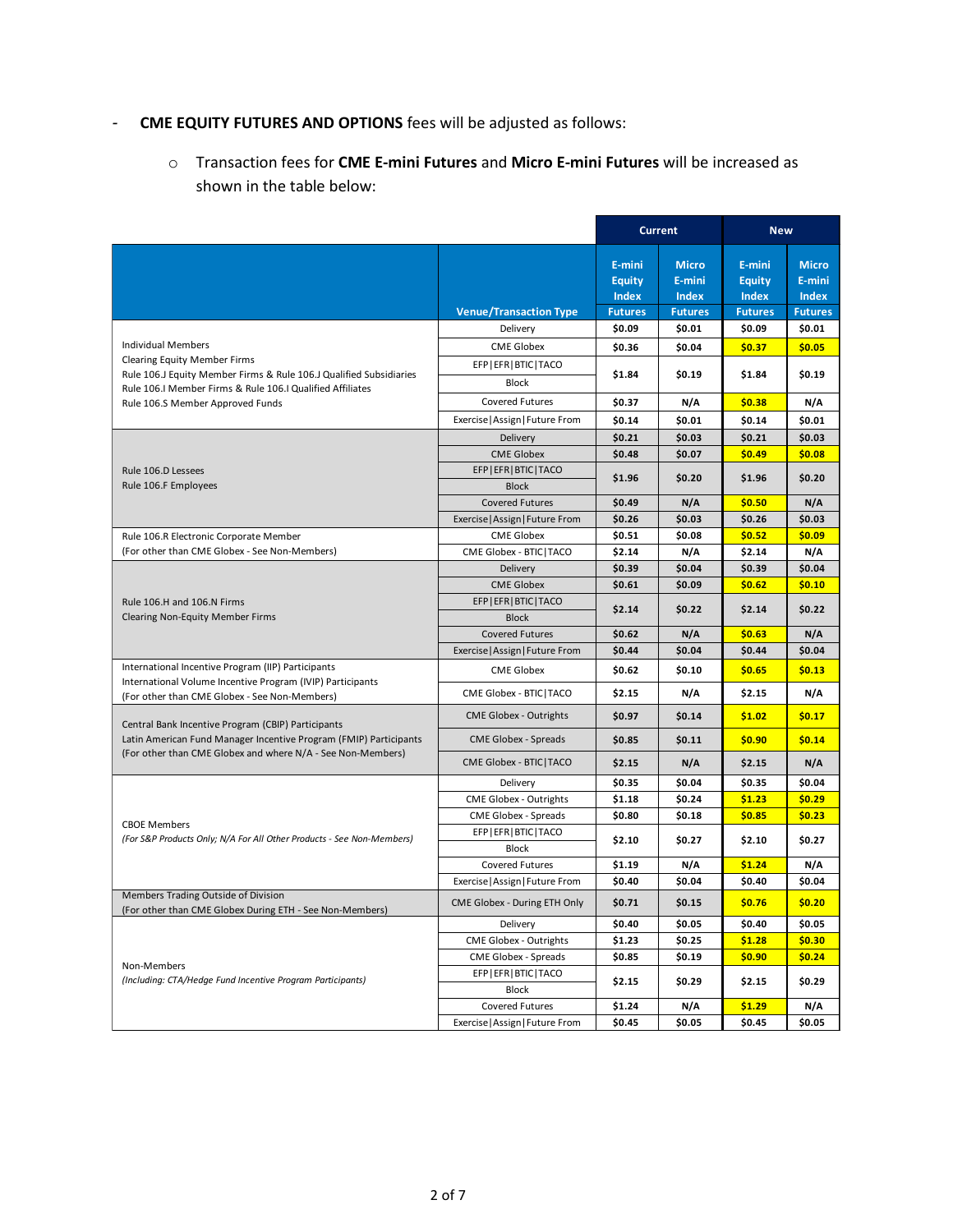# o Transaction fees for **CME Bitcoin Futures and Options** and **Ether Futures** will be increased as shown in the table below:

|                                                                                                                                                                     |                                 | <b>Current</b>       |                | <b>New</b>     |                |                |
|---------------------------------------------------------------------------------------------------------------------------------------------------------------------|---------------------------------|----------------------|----------------|----------------|----------------|----------------|
|                                                                                                                                                                     |                                 | <b>Bitcoin</b>       | <b>Ether</b>   | <b>Bitcoin</b> | <b>Bitcoin</b> | <b>Ether</b>   |
|                                                                                                                                                                     |                                 | <b>Futures &amp;</b> |                |                |                |                |
|                                                                                                                                                                     | <b>Venue/Transaction Type</b>   | <b>Options</b>       | <b>Futures</b> | <b>Futures</b> | <b>Options</b> | <b>Futures</b> |
| <b>Individual Members</b>                                                                                                                                           | Delivery                        | \$1.25               | \$0.75         | \$1.25         | \$1.25         | \$0.75         |
| <b>Clearing Equity Member Firms</b>                                                                                                                                 | <b>CME Globex</b>               | \$2.50               | \$1.50         | \$3.00         | \$2.50         | \$2.00         |
| Rule 106.J Equity Member Firms & Rule 106.J Qualified Subsidiaries<br>Rule 106.I Member Firms & Rule 106.I Qualified Affiliates<br>Rule 106.S Member Approved Funds | EFP   EFR   Block   BTIC        | \$3.75               | \$2.75         | \$4.50         | \$3.75         | \$3.67         |
|                                                                                                                                                                     | Exercise   Assign   Future From | \$1.30               | \$0.80         | \$1.30         | \$1.30         | \$0.80         |
|                                                                                                                                                                     | Delivery                        | \$2.00               | \$1.20         | \$2.00         | \$2.00         | \$1.20         |
| Rule 106.D Lessees                                                                                                                                                  | <b>CME Globex</b>               | \$4.00               | \$2.40         | \$4.50         | \$4.00         | \$2.90         |
| Rule 106.F Employees                                                                                                                                                | EFP   EFR   Block   BTIC        | \$6.00               | \$3.65         | \$6.75         | \$6.00         | 54.41          |
|                                                                                                                                                                     | Exercise   Assign   Future From | \$2.05               | \$1.25         | \$2.05         | \$2.05         | \$1.25         |
| Rule 106.R Electronic Corporate Member                                                                                                                              | <b>CME Globex</b>               | \$4.10               | \$2.46         | \$4.60         | \$4.10         | \$2.96         |
| (For other than CME Globex - See Non-Members)                                                                                                                       | <b>CME Globex - BTIC</b>        | \$6.15               | \$3.71         | \$6.90         | \$6.15         | \$4.46         |
|                                                                                                                                                                     | Delivery                        | \$2.20               | \$1.32         | \$2.20         | \$2.20         | \$1.32         |
| Rule 106.H and 106.N Firms                                                                                                                                          | <b>CME Globex</b>               | \$4.40               | \$2.64         | \$4.90         | \$4.40         | \$3.14         |
| Clearing Non-Equity Member Firms                                                                                                                                    | EFP   EFR   Block   BTIC        | \$6.40               | \$3.89         | \$7.13         | \$6.40         | \$4.63         |
|                                                                                                                                                                     | Exercise   Assign   Future From | \$2.25               | \$1.37         | \$2.25         | \$2.25         | \$1.37         |
| International Incentive Program (IIP) Participants<br>International Volume Incentive Program (IVIP) Participants                                                    | <b>CME Globex</b>               | \$4.50               | \$3.00         | $$6.00*$       | \$5.00         | $$4.00*$       |
| (For other than CME Globex and where N/A - See Non-Members)                                                                                                         | <b>CME Globex - BTIC</b>        | \$7.50               | \$5.50         | $$9.00*$       | \$7.50         | $$7.33*$       |
| Central Bank Incentive Program (CBIP) Participants                                                                                                                  | <b>CME Globex - Outrights</b>   |                      |                |                |                |                |
| Latin American Fund Manager Incentive Program (FMIP) Participants<br>(For other than CME Globex and where N/A - See Non-Members)                                    | <b>CME Globex - Spreads</b>     | \$4.85               | \$3.00         | \$5.50         | \$4.85         | $$4.00*$       |
|                                                                                                                                                                     | <b>CME Globex - BTIC</b>        | \$7.50               | \$5.50         | $$9.00*$       | \$7.50         | $$7.33*$       |
| Members Trading Outside of Division<br>(For other than CME Globex During ETH and where N/A - See Non-                                                               | CME Globex - During ETH Only    | \$4.75               | \$2.85         | $$5.75*$       | \$4.75         | $$3.85*$       |
|                                                                                                                                                                     | Delivery                        | \$2.50               | \$1.50         | \$2.50         | \$2.50         | \$1.50         |
| Non-Members                                                                                                                                                         | <b>CME Globex - Outrights</b>   | \$5.00               | \$3.00         | $$6.00*$       | \$5.00         | $$4.00*$       |
| (Including: CTA/Hedge Fund Incentive Program Participants & CBOE                                                                                                    | <b>CME Globex - Spreads</b>     |                      |                |                |                |                |
| Members)                                                                                                                                                            | EFP   EFR   Block   BTIC        | \$7.50               | \$5.50         | $$9.00*$       | \$7.50         | $$7.33*$       |
|                                                                                                                                                                     | Exercise   Assign   Future From | \$2.55               | \$1.55         | \$2.55         | \$2.55         | \$1.55         |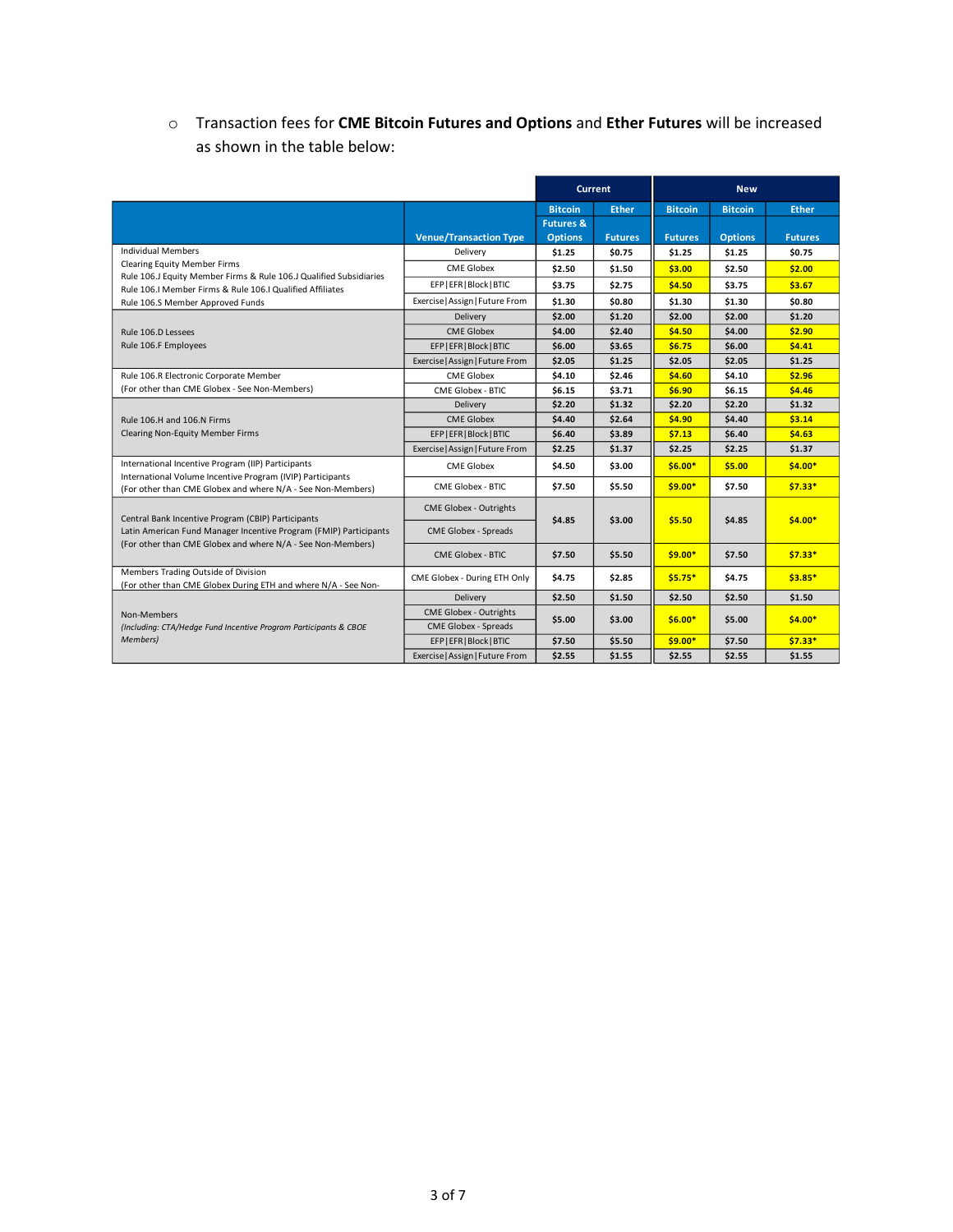# *-* **CME FOREIGN EXCHANGE (FX) FUTURES** fees will be adjusted as follows:

o Transaction fees for **CME E-micro FX Futures** will be increased as shown in the table below:

|                                                                                                                                 |                                 | <b>Current</b>    | <b>New</b>        |
|---------------------------------------------------------------------------------------------------------------------------------|---------------------------------|-------------------|-------------------|
|                                                                                                                                 |                                 | <b>E-micro FX</b> | <b>E-micro FX</b> |
|                                                                                                                                 | <b>Venue/Transaction Type</b>   | <b>Futures</b>    | <b>Futures</b>    |
|                                                                                                                                 | Delivery                        | \$0.02            | \$0.02            |
| <b>Individual Members</b>                                                                                                       | <b>CME Globex</b>               | \$0.04            | \$0.05            |
| <b>Clearing Equity Member Firms</b>                                                                                             | CME Globex - FX Link            | N/A               | N/A               |
| Rule 106.J Equity Member Firms & Rule 106.J Qualified Subsidiaries<br>Rule 106.I Member Firms & Rule 106.I Qualified Affiliates | EFP EFR                         |                   |                   |
| Rule 106.S Member Approved Funds                                                                                                | <b>Block</b>                    | \$0.19            | \$0.24            |
|                                                                                                                                 | Exercise   Assign   Future From | \$0.07            | \$0.07            |
|                                                                                                                                 | Delivery                        | \$0.02            | \$0.02            |
|                                                                                                                                 | <b>CME Globex</b>               | \$0.05            | \$0.06            |
| Rule 106.D Lessees                                                                                                              | <b>CME Globex - FX Link</b>     | N/A               | N/A               |
| Rule 106.F Employees                                                                                                            | EFP EFR                         | \$0.19            | \$0.25            |
|                                                                                                                                 | <b>Block</b>                    |                   |                   |
|                                                                                                                                 | Exercise   Assign   Future From | \$0.07            | \$0.07            |
| Rule 106.R Electronic Corporate Member                                                                                          | <b>CME Globex</b>               | \$0.08            | \$0.09            |
| (For other than CME Globex - See Non-Members)                                                                                   | <b>CME Globex - FX Link</b>     | N/A               | N/A               |
|                                                                                                                                 | Delivery                        | \$0.04            | \$0.04            |
|                                                                                                                                 | <b>CME Globex</b>               | \$0.08            | \$0.09            |
| Rule 106.H and 106.N Firms                                                                                                      | <b>CME Globex - FX Link</b>     | N/A               | N/A               |
| <b>Clearing Non-Equity Member Firms</b>                                                                                         | EFP EFR                         | \$0.21            | \$0.28            |
|                                                                                                                                 | <b>Block</b>                    |                   |                   |
|                                                                                                                                 | Exercise   Assign   Future From | \$0.09            | \$0.09            |
| International Incentive Program (IIP) Participants                                                                              | Delivery                        | \$0.06            | \$0.06            |
| International Volume Incentive Program (IVIP) Participants                                                                      | <b>CME Globex</b>               | \$0.10            | \$0.15            |
| (For other than Open Outcry   Delivery   CME Globex - See Non-Members)                                                          | CME Globex - FX Link            | N/A               | N/A               |
| Central Bank Incentive Program (CBIP) Participants<br>Latin American Fund Manager Incentive Program (FMIP) Participants         | <b>CME Globex</b>               | \$0.16            | \$0.24            |
| (For other than CME Globex - See Non-Members)                                                                                   | <b>CME Globex - FX Link</b>     | N/A               | N/A               |
| CTA/Hedge Fund Incentive Program Participants                                                                                   | <b>CME Globex</b>               | \$0.16            | \$0.24            |
| (For other than CME Globex and EFP   EFR   Block - See Non-Members)                                                             | CME Globex - FX Link            | N/A               | N/A               |
|                                                                                                                                 | EFP   EFR   Block               | \$0.23            | \$0.35            |
| Members Trading Outside of Division<br>(For other than CME Globex During ETH - See Non-Members)                                 | CME Globex - During ETH only    | \$0.08            | \$0.12            |
|                                                                                                                                 | Delivery                        | \$0.06            | \$0.06            |
| Non-Members                                                                                                                     | <b>CME Globex</b>               | \$0.16            | \$0.24            |
| (Including: CBOE Members)                                                                                                       | CME Globex - FX Link            | N/A               | N/A               |
|                                                                                                                                 | EFP   EFR   Block               | \$0.23            | \$0.35            |
|                                                                                                                                 | Exercise   Assign   Future From | \$0.11            | \$0.11            |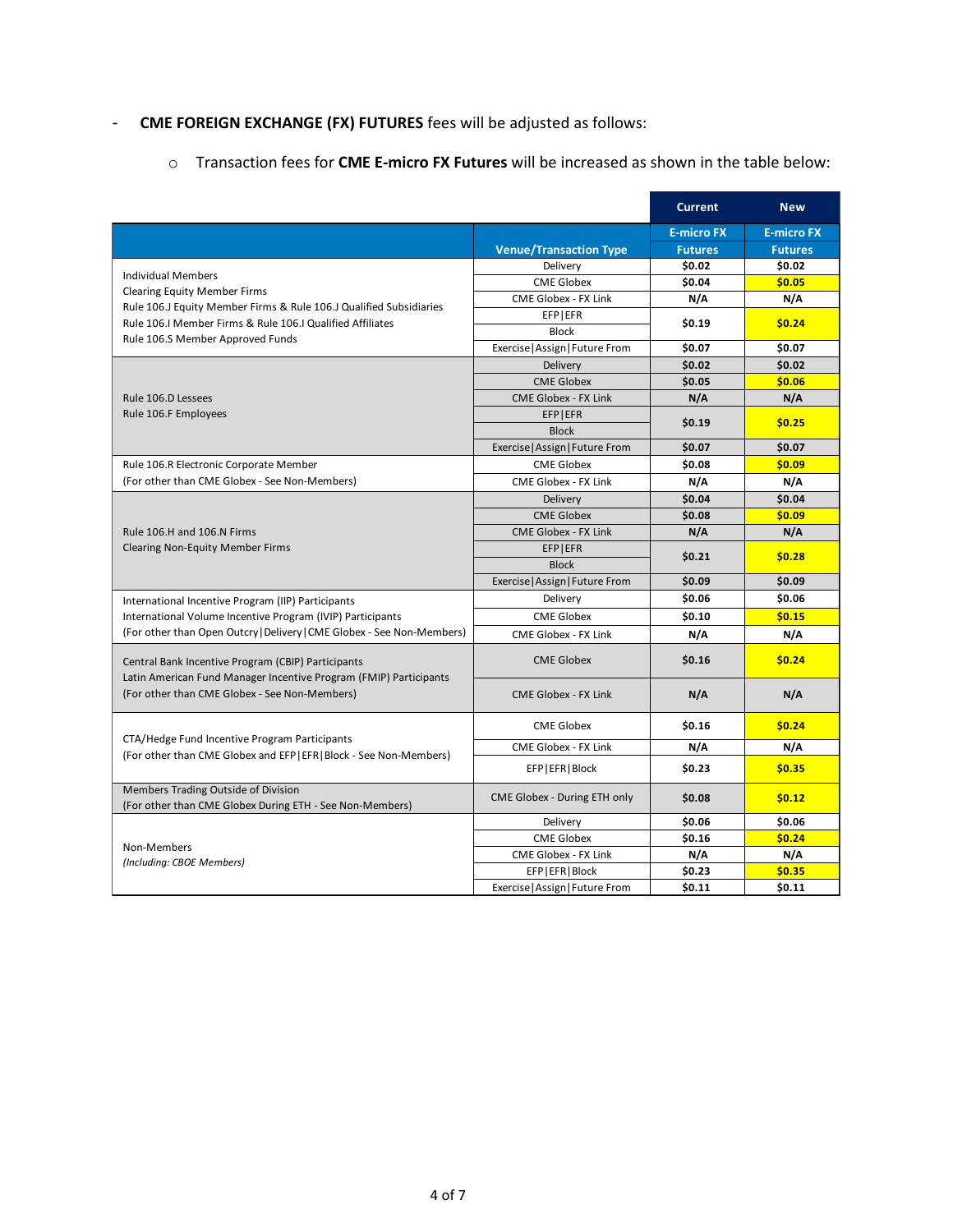o Transaction fees for **CME FX Options** executed by **Members** will be increased as shown in the table below:

|                                                                                                                                                                                                                                  |                                 |                        | <b>Current</b> | <b>New</b>                   |  |
|----------------------------------------------------------------------------------------------------------------------------------------------------------------------------------------------------------------------------------|---------------------------------|------------------------|----------------|------------------------------|--|
|                                                                                                                                                                                                                                  |                                 | <b>FX</b>              |                | <b>FX</b>                    |  |
|                                                                                                                                                                                                                                  | <b>Venue/Transaction Type</b>   | <b>Futures Options</b> |                | <b>Futures &amp; Options</b> |  |
| Individual Members<br><b>Clearing Equity Member Firms</b><br>Rule 106.J Equity Member Firms & Rule 106.J Qualified Subsidiaries<br>Rule 106.I Member Firms & Rule 106.I Qualified Affiliates<br>Rule 106.S Member Approved Funds | Delivery                        | \$0.07                 |                | \$0.07                       |  |
|                                                                                                                                                                                                                                  | <b>CME Globex</b>               | \$0.34                 | \$0.32         | \$0.34                       |  |
|                                                                                                                                                                                                                                  | CME Globex - FX Link            | \$0.40                 |                | \$0.40                       |  |
|                                                                                                                                                                                                                                  | EFPIEFR                         | \$0.65                 |                | \$0.65                       |  |
|                                                                                                                                                                                                                                  | <b>Block</b>                    | \$1.07                 |                | \$1.07                       |  |
|                                                                                                                                                                                                                                  | Exercise   Assign   Future From | \$0.12                 |                | \$0.12                       |  |

## o Discounts within **CME FX Futures Volume Discounts** will be adjusted as follows:

|                                                        |                                                            | <b>Current</b><br><b>New</b>           |                                                            |                                        |
|--------------------------------------------------------|------------------------------------------------------------|----------------------------------------|------------------------------------------------------------|----------------------------------------|
|                                                        | <b>FX Futures</b><br>& E-mini FX Futures                   |                                        | <b>FX Futures</b><br>& E-mini FX Futures                   |                                        |
| <b>Eligible Participants</b>                           | <b>Average Daily</b><br><b>Volume Threshold</b><br>(Sides) | <b>Exchange Fee</b><br><b>Discount</b> | <b>Average Daily</b><br><b>Volume Threshold</b><br>(Sides) | <b>Exchange Fee</b><br><b>Discount</b> |
| <b>Individual Members</b>                              | $0 - 6,500$                                                | none                                   | $0 - 6,500$                                                | none                                   |
| <b>Clearing Members</b>                                | $6,501 - 15,000$                                           | \$0.15                                 | $6,501 - 15,000$                                           | \$0.15                                 |
| Rule 106.J Equity Member Firms                         | >15,000                                                    | \$0.20                                 | >15,000                                                    | \$0.19                                 |
| Rule 106.I Members<br>Rule 106.S Member Approved Funds |                                                            |                                        |                                                            |                                        |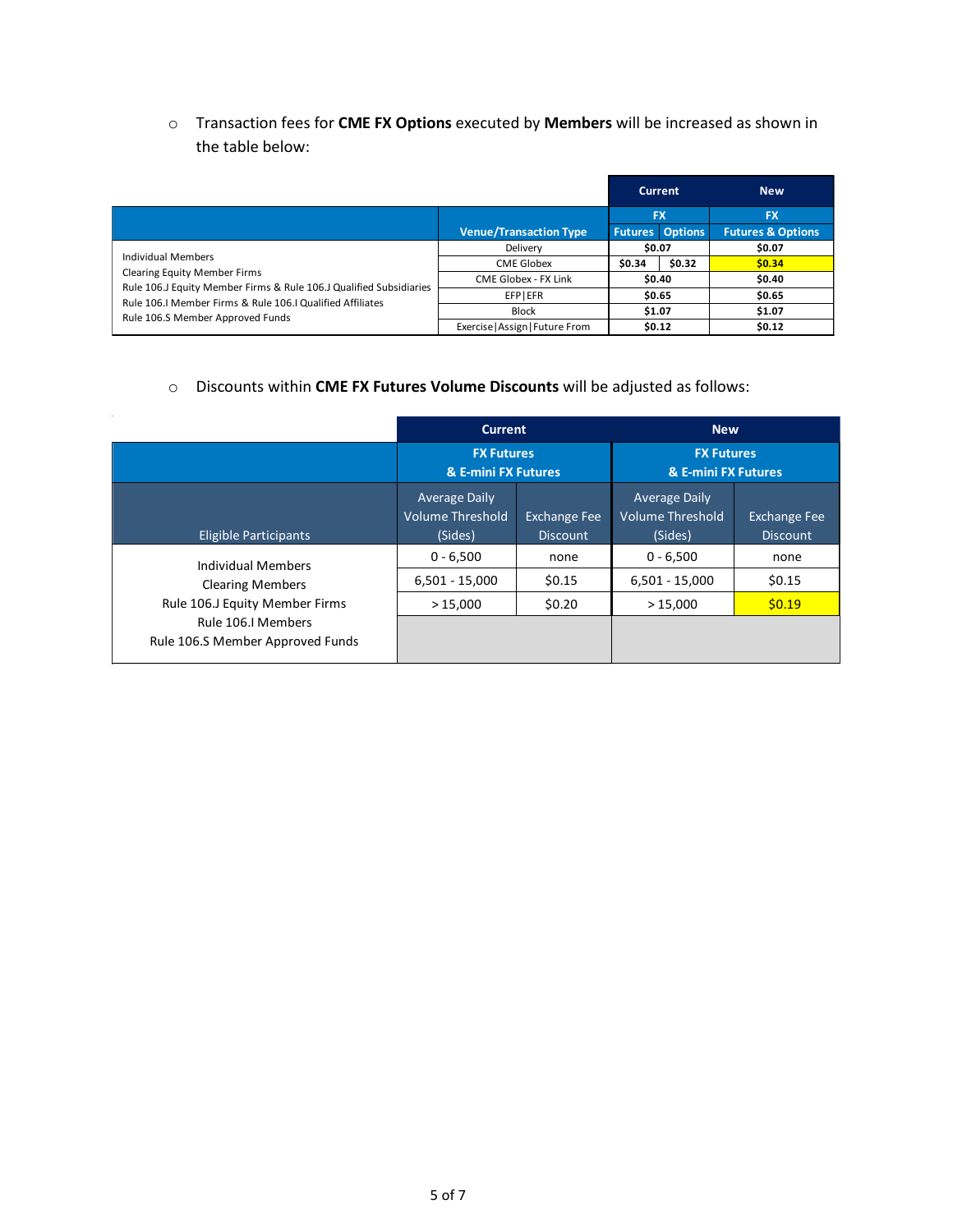## *-* **CBOT EQUITY FUTURES AND OPTIONS** fees will be adjusted as follows:

o Transaction fees for **CBOT E-mini Dow Futures and Options, Dow Jones US Real Estate Futures,** and **Micro E-Mini Dow Futures** will be increased as shown in the table below:

|             |                                                                                                                                   |                                                                                                                                                                                                                                                                                                                                                                                                                                                                                                                                                                                                                       |                          | <b>Current</b>                |                                      | <b>New</b>                       |                           |                                      |                                  |
|-------------|-----------------------------------------------------------------------------------------------------------------------------------|-----------------------------------------------------------------------------------------------------------------------------------------------------------------------------------------------------------------------------------------------------------------------------------------------------------------------------------------------------------------------------------------------------------------------------------------------------------------------------------------------------------------------------------------------------------------------------------------------------------------------|--------------------------|-------------------------------|--------------------------------------|----------------------------------|---------------------------|--------------------------------------|----------------------------------|
|             |                                                                                                                                   | <b>Trading Rights of</b>                                                                                                                                                                                                                                                                                                                                                                                                                                                                                                                                                                                              |                          | <b>E-mini Dow</b><br>$($ \$5) | <b>Micro</b><br>E-mini<br><b>Dow</b> | DJ U.S.<br>Real<br><b>Estate</b> | <b>E-mini Dow</b><br>(55) | <b>Micro</b><br>E-mini<br><b>Dow</b> | DJ U.S.<br>Real<br><b>Estate</b> |
|             |                                                                                                                                   | <b>Individual</b>                                                                                                                                                                                                                                                                                                                                                                                                                                                                                                                                                                                                     | Venue/                   | <b>Futures &amp;</b>          |                                      |                                  | <b>Futures &amp;</b>      |                                      |                                  |
| <b>Type</b> | <b>Account Owner</b>                                                                                                              | <b>Executing Trade</b>                                                                                                                                                                                                                                                                                                                                                                                                                                                                                                                                                                                                | <b>Transaction Type</b>  | <b>Options</b>                | <b>Futures</b>                       | <b>Futures</b>                   | <b>Options</b>            | <b>Futures</b>                       | <b>Futures</b>                   |
|             | <b>Individual Members</b>                                                                                                         | <b>Member Account</b>                                                                                                                                                                                                                                                                                                                                                                                                                                                                                                                                                                                                 | <b>CME Globex</b>        | \$0.12                        | \$0.04                               | \$0.12                           | \$0.13                    | \$0.05                               | \$0.13                           |
| 1           |                                                                                                                                   | Owner                                                                                                                                                                                                                                                                                                                                                                                                                                                                                                                                                                                                                 | EFP EFR Block BTIC       | \$1.84                        | \$0.19                               | \$1.60                           | \$1.84                    | \$0.19                               | \$1.60                           |
|             | <b>Individual Delegates</b>                                                                                                       |                                                                                                                                                                                                                                                                                                                                                                                                                                                                                                                                                                                                                       |                          | \$0.27                        | \$0.07                               | \$0.27                           | \$0.28                    | \$0.08                               | \$0.28                           |
|             |                                                                                                                                   | Owner                                                                                                                                                                                                                                                                                                                                                                                                                                                                                                                                                                                                                 | EFP EFR Block BTIC       | \$1.90                        | \$0.20                               | \$1.70                           | \$1.90                    | \$0.20                               | \$1.70                           |
|             | EQUITY MEMBERS (Individual Equity Members, Clearing Equity Member Firms and Equity Member Firms)                                  |                                                                                                                                                                                                                                                                                                                                                                                                                                                                                                                                                                                                                       |                          |                               |                                      |                                  |                           |                                      |                                  |
|             | Rule 106.J Equity Member Firms                                                                                                    | Member or                                                                                                                                                                                                                                                                                                                                                                                                                                                                                                                                                                                                             | <b>CME Globex</b>        | \$0.12                        | \$0.04                               | \$0.12                           | \$0.13                    | \$0.05                               | \$0.13                           |
|             | Rule 106.I Affiliate Equity Member Firms                                                                                          | Delegate                                                                                                                                                                                                                                                                                                                                                                                                                                                                                                                                                                                                              | EFP   EFR   Block   BTIC | \$1.84                        | \$0.19                               | \$1.60                           | \$1.84                    | \$0.19                               | \$1.60                           |
| 2           | Individual Equity Members (Other Member/Delegate executing the trade)                                                             |                                                                                                                                                                                                                                                                                                                                                                                                                                                                                                                                                                                                                       | <b>CME Globex</b>        | \$0.27                        | \$0.07                               | \$0.27                           | \$0.28                    | \$0.08                               | \$0.28                           |
|             | <b>Clearing Equity Member Firms</b>                                                                                               | Delegate Account<br><b>CME Globex</b><br>Non-Member<br>EFP   EFR   Block   BTIC<br><b>CME Globex</b><br>Member, Delegate<br>or Non-Member<br><b>CME Globex</b><br>Member, Delegate<br>or Non-Member<br><b>CME Globex</b><br>Member, Delegate<br>or Non-Member<br><b>CME Globex</b><br>Member, Delegate<br>or Non-Member<br>Member, Delegate<br><b>CME Globex</b><br>or Non-Member<br><b>CME Globex - BTIC</b><br><b>CME Globex</b><br>Member, Delegate<br>or Non-Member<br><b>CME Globex</b><br>Member, Delegate<br>or Non-Member<br><b>CME Globex - BTIC</b><br><b>CME Globex</b><br>N/A<br>EFP   EFR   Block   BTIC | \$1.90                   | \$0.20                        | \$1.70                               | \$1.90                           | \$0.20                    | \$1.70                               |                                  |
|             | Rule 106.S. Family of Funds Equity Member Firms                                                                                   |                                                                                                                                                                                                                                                                                                                                                                                                                                                                                                                                                                                                                       |                          | \$0.27                        | \$0.06                               | \$0.27                           | \$0.28                    | \$0.07                               | \$0.28                           |
|             |                                                                                                                                   |                                                                                                                                                                                                                                                                                                                                                                                                                                                                                                                                                                                                                       | EFP EFR Block BTIC       | \$1.90                        | \$0.20                               | \$1.70                           | \$1.90                    | \$0.20                               | \$1.70                           |
|             | TRADING MEMBERS (Individual Non-Equity Members, Clearing Non-Equity Member Firms and Non-Equity Member Firms)                     |                                                                                                                                                                                                                                                                                                                                                                                                                                                                                                                                                                                                                       |                          |                               |                                      |                                  |                           |                                      |                                  |
|             | Individual Non-Equity Members (Other Member/Delegate executing the<br>trade)                                                      |                                                                                                                                                                                                                                                                                                                                                                                                                                                                                                                                                                                                                       |                          | \$0.31                        | \$0.09                               | \$0.31                           | \$0.32                    | \$0.10                               | \$0.32                           |
| 3           | <b>Clearing Non-Equity Member Firms</b><br>Rule 106.H Member Firms<br>Rule 106.I Affiliate Trading Member Firms (w/an owned seat) |                                                                                                                                                                                                                                                                                                                                                                                                                                                                                                                                                                                                                       | EFP   EFR   Block   BTIC | \$1.92                        | \$0.21                               | \$1.75                           | \$1.92                    | \$0.21                               | \$1.75                           |
|             | Individual Delegates (Other Member or Delegate executing the trade)                                                               |                                                                                                                                                                                                                                                                                                                                                                                                                                                                                                                                                                                                                       |                          | \$0.50                        | \$0.09                               | \$0.50                           | \$0.51                    | \$0.10                               | \$0.51                           |
|             | Rule 106.I Affiliate Trading Member Firms (w/aleased seat)                                                                        |                                                                                                                                                                                                                                                                                                                                                                                                                                                                                                                                                                                                                       | EFP EFR Block BTIC       | \$1.94                        | \$0.21                               | \$1.84                           | \$1.94                    | \$0.21                               | \$1.84                           |
|             | Rule 106.S. Family of Funds Trading Member Firms                                                                                  |                                                                                                                                                                                                                                                                                                                                                                                                                                                                                                                                                                                                                       |                          | \$0.31                        | \$0.09                               | \$0.31                           | \$0.32                    | \$0.10                               | \$0.32                           |
|             |                                                                                                                                   |                                                                                                                                                                                                                                                                                                                                                                                                                                                                                                                                                                                                                       | EFP EFR Block BTIC       | \$1.92                        | \$0.21                               | \$1.75                           | \$1.92                    | \$0.21                               | \$1.75                           |
|             | Rule 106.R Electronic Corporate Member Firms                                                                                      |                                                                                                                                                                                                                                                                                                                                                                                                                                                                                                                                                                                                                       |                          | \$0.31                        | \$0.09                               | \$0.31                           | \$0.32                    | \$0.10                               | \$0.32                           |
| 4           | (For other than CME Globex - See Non-Members)                                                                                     |                                                                                                                                                                                                                                                                                                                                                                                                                                                                                                                                                                                                                       |                          | \$1.94                        | n/a                                  | \$1.84                           | \$1.94                    | n/a                                  | \$1.84                           |
|             | International Incentive Program (IIP)<br>International Volume Incentive Program (IVIP)                                            |                                                                                                                                                                                                                                                                                                                                                                                                                                                                                                                                                                                                                       |                          | \$0.62                        | \$0.10                               | \$0.62                           | \$0.65                    | \$0.13                               | \$0.65                           |
|             | (For other than CME Globex - See Non-Members)                                                                                     |                                                                                                                                                                                                                                                                                                                                                                                                                                                                                                                                                                                                                       | CME Globex - BTIC        | \$2.15                        | n/a                                  | \$2.05                           | \$2.15                    | n/a                                  | \$2.05                           |
| 5           | Central Bank Incentive Program (CBIP)<br>Latin American Fund Manager Incentive Program (FMIP)                                     |                                                                                                                                                                                                                                                                                                                                                                                                                                                                                                                                                                                                                       |                          | \$0.97                        | \$0.14                               | \$1.23                           | \$1.02                    | \$0.17                               | \$1.28                           |
|             | (For other than CME Globex - See Non-Members)                                                                                     |                                                                                                                                                                                                                                                                                                                                                                                                                                                                                                                                                                                                                       |                          | \$2.15                        | n/a                                  | \$2.05                           | \$2.15                    | n/a                                  | \$2.05                           |
|             | Non-Members                                                                                                                       |                                                                                                                                                                                                                                                                                                                                                                                                                                                                                                                                                                                                                       |                          | \$1.23                        | \$0.25                               | \$1.23<br>\$2.05                 | \$1.28<br>\$2.15          | \$0.30                               | \$1.28<br>\$2.05                 |
|             |                                                                                                                                   |                                                                                                                                                                                                                                                                                                                                                                                                                                                                                                                                                                                                                       |                          | \$2.15                        | \$0.29                               |                                  |                           | \$0.29                               |                                  |

### *-* **CBOT AGRICULTURAL FUTURES** AND **OPTIONS** fees will be adjusted as follows:

o Transaction fees for **CBOT Agricultural Futures and Options** executed by **Non-Members** will be adjusted as shown in the table below:

|             |                      |                                               |                              | <b>Current</b>      | <b>New</b>   |
|-------------|----------------------|-----------------------------------------------|------------------------------|---------------------|--------------|
|             |                      | <b>Trading Rights of</b><br><b>Individual</b> | Venue/<br><b>Transaction</b> | <b>Agricultural</b> | Agricultural |
| <b>Type</b> | <b>Account Owner</b> | <b>Executing Trade</b>                        | <b>Type</b>                  | Fut & Opt           | Fut & Opt    |
|             |                      |                                               | <b>CME Globex</b>            | \$1.95              | \$2.05       |
|             | Non-Members          | N/A                                           | <b>EFP</b>                   | \$1.66              | \$1.50       |
|             |                      |                                               | EFR   Block                  | \$2.95              | \$2.95       |